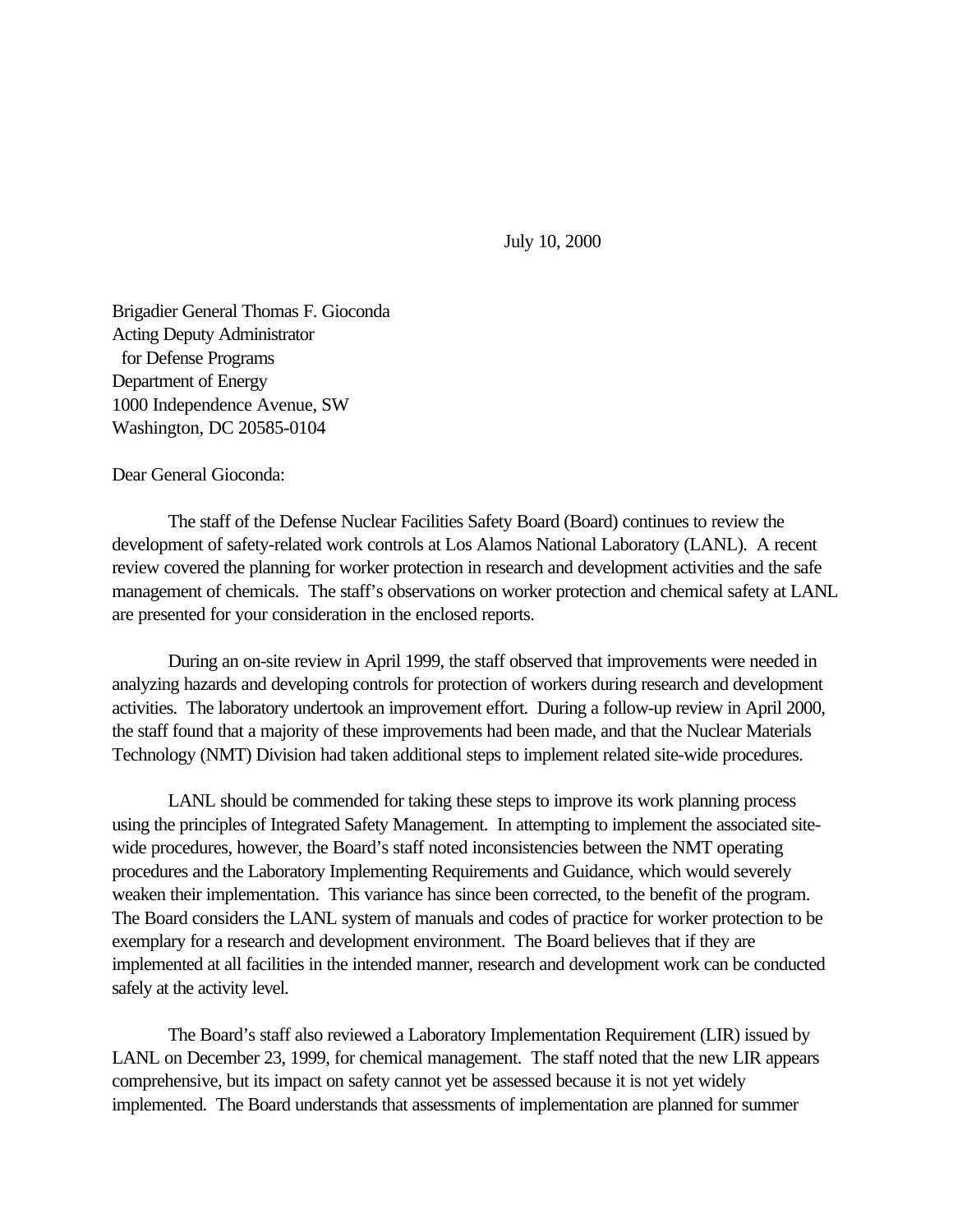2000.

Brigadier General Thomas F. Gioconda Page 2

During the same visit to Los Alamos, the Board's staff reviewed staffing levels at the Department of Energy Los Alamos Area Office (DOE-LAAO). DOE-LAAO has only eight facility representatives compared to a minimum of the seventeen needed to meet the guidance of DOE-STD-1063-97, *Facility Representatives.* This is a matter the Board believes merits your attention.

Sincerely,

 John T. Conway Chairman

c: Mr. Mark B. Whitaker, Jr. Mr. Richard E. Glass

Enclosure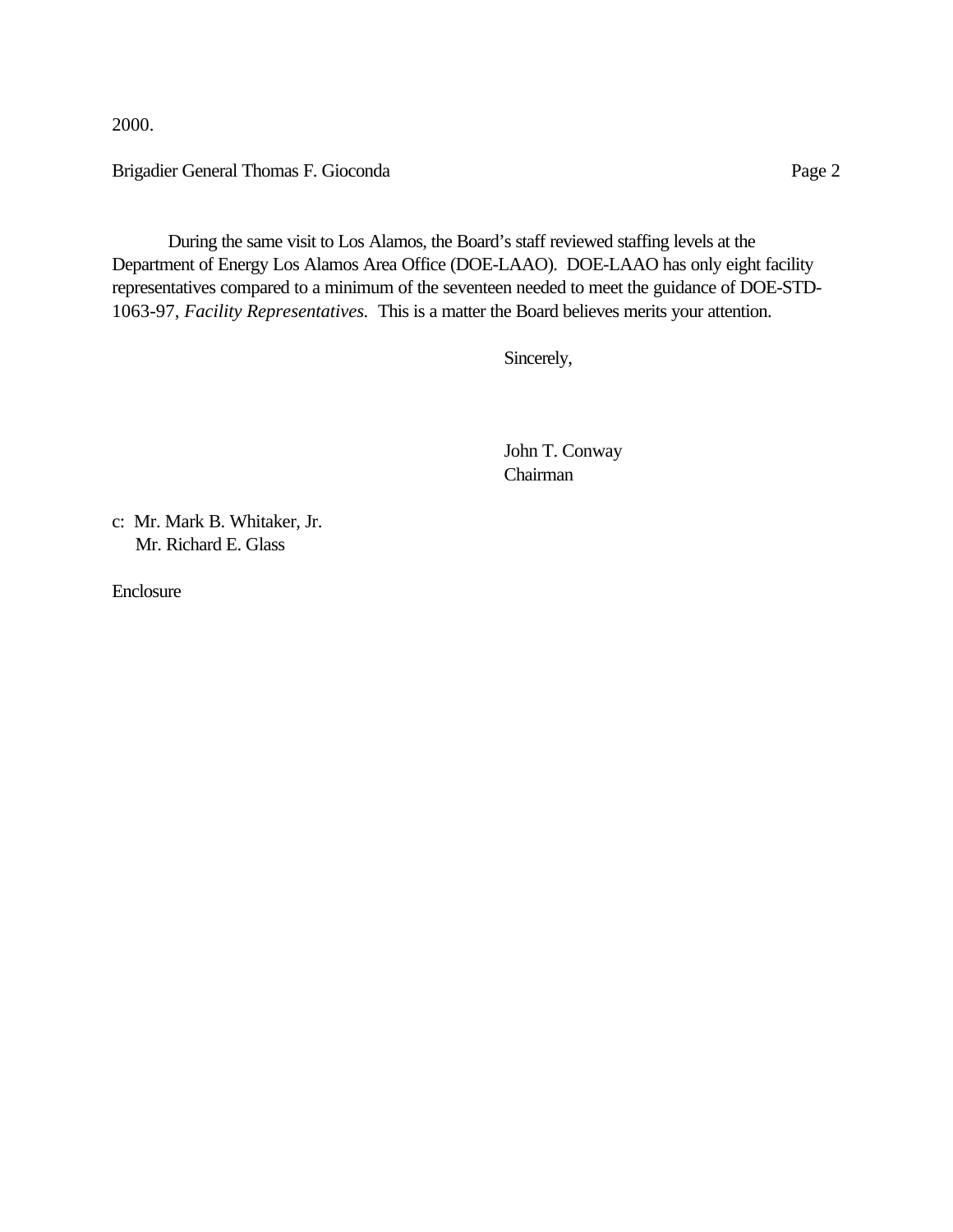## **DEFENSE NUCLEAR FACILITIES SAFETY BOARD**

## **Staff Issue Report**

June 8, 2000

|                 | <b>MEMORANDUM FOR:</b> J. K. Fortenberry, Technical Director  |
|-----------------|---------------------------------------------------------------|
| <b>COPIES:</b>  | <b>Board Members</b>                                          |
| <b>FROM:</b>    | D. Burnfield                                                  |
| <b>SUBJECT:</b> | Review of Worker Protection at Los Alamos National Laboratory |

This report documents the results of a review of the implementation of worker protection practices at the Los Alamos National Laboratory (LANL), and highlights noteworthy practices and specific areas for potential improvement. This review, conducted during April 12–13, 2000, addressed the implementation of activity-level worker protection practices in the work planning for research and development (R&D). It was conducted by members of the staff of the Defense Nuclear Facilities Safety Board (Board), D. Burnfield, A. Jordan, M. Helfrich, and W. Von Holle, assisted by outside expert D. Boyd.

**Implementation of Safe Work Practices for R&D.** LANL management has implemented an Integrated Safety Management (ISM) system at the activity level, with only minor corrections required at this time. In the process, LANL has developed Laboratory Performance Requirements (LPRs) and Laboratory Implementing Requirements (LIRs) to implement contractual requirements. These documents are supplemented by Laboratory Implementing Guidance (LIG) documents.

*Documentation*—The LIRs and LIGs have been improved to correct weaknesses noted in a similar review conducted during April 1999; however, one area for improvement remains. The laboratory manuals and codes of practice could better describe the integration and use of environment, safety, and health (ES&H) subject matter experts (SMEs), as well as SMEs such as welders, nondestructive testing examiners, and engineers, as team members in work planning activities.

The Nuclear Materials Technology (NMT) Division chose to implement the site-wide LIRs and LIGs as a means of improving work planning following a preliminary notice of violation with regard to work planning activities at the Chemistry and Metallurgy Research (CMR) building. To accomplish this task, NMT revised its Standard Operating Procedure (SOP) to incorporate the LIRs and LIGs. In the process, however, several of the salient points of the LIRs and LIGs were left out, thus creating deficiencies in the work planning system. After this problem was revealed during discussions with the Board's staff, NMT management stated that the SOP would be revised to use the site-wide LIRs and LIGs to the extent practicable and allow for deviations only when absolutely necessary. In discussions with the Board's staff following the April review, NMT management stated that these revisions had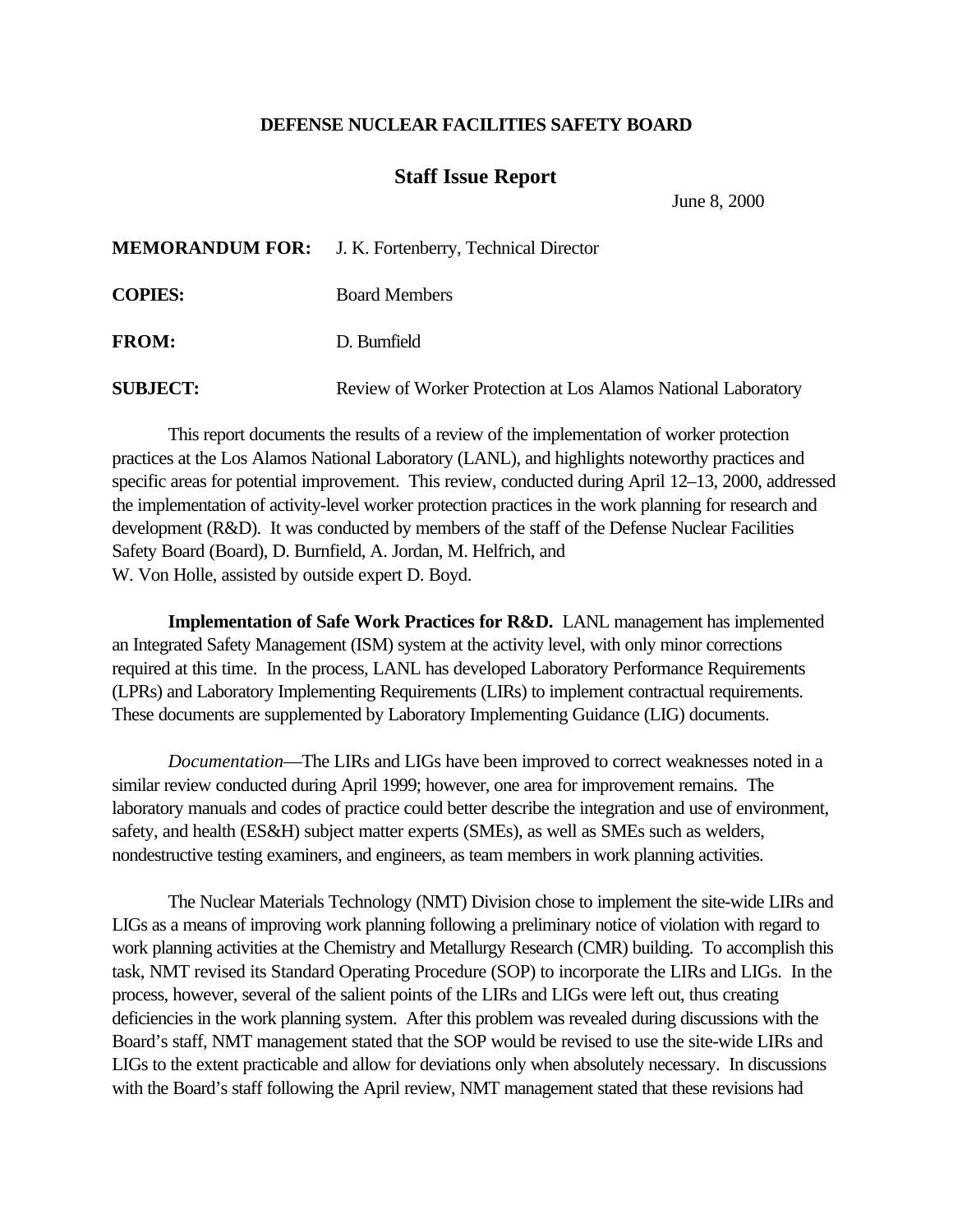been made.

The staff believes that the implementation of the LIRs and LIGs will require a more complex level of work than NMT has been planning. To meet the proposed schedule for implementation at Technical Area 55 (TA-55) and CMR, a creative process of choosing which work activities to upgrade may be necessary.

*Training as a Part of Feedback and Improvement*—The initial training was developed to ensure that research scientists are knowledgeable about the principles of ISM and its application for activity-level R&D. LANL management has not yet had the opportunity to determine the level of knowledge retention or to develop continuing training based on a systematic review of performance weaknesses. Continuing training is a strong tool in the improvement process and could be used to correct institutional problems that may exist.

The staff considers the LANL manuals and codes of practice to be exemplary for an R&D environment. If they are implemented at all facilities in the intended manner, the staff believes R&D work can be conducted safely at the activity level with a very high degree of assurance.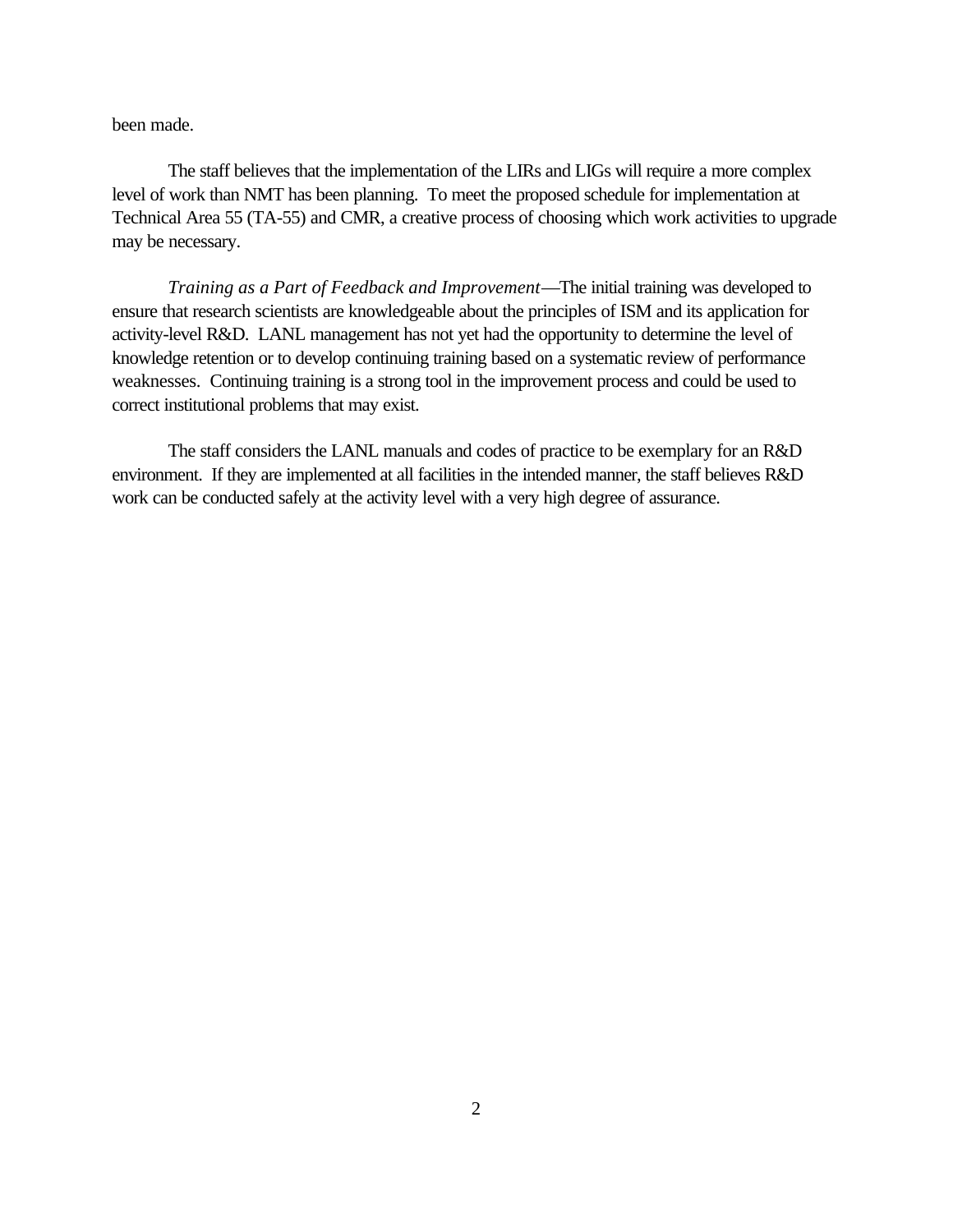## **DEFENSE NUCLEAR FACILITIES SAFETY BOARD**

## **Staff Issue Report**

June 8, 2000

**MEMORANDUM FOR:** J. K. Fortenberry, Technical Director

| <b>COPIES:</b>  | <b>Board Members</b>                                     |
|-----------------|----------------------------------------------------------|
| <b>FROM:</b>    | W. Von Holle                                             |
| <b>SUBJECT:</b> | Chemical Safety Review at Los Alamos National Laboratory |

This memorandum documents a review of the chemical safety program at the Los Alamos National Laboratory (LANL). This review was conducted by members of the staff of the Defense Nuclear Facilities Safety Board (Board), A. Jordan and W. Von Holle and outside expert D. Boyd.

**Chemical Management Laboratory Implementation Requirement.** A Laboratory Implementation Requirement (LIR) on chemical management was issued on December 23, 1999, and became effective on April 1, 2000. The LIR defines elements of the laboratory's chemical safety program. It includes a chemical hygiene plan that applies to laboratory activities; a hazard communication plan that applies to production, construction, or maintenance activities; and several attachments on storage, labeling, spill control, personal protective equipment (PPE), and handling. The LIR consolidates requirements from nine documents in one directive and establishes a comprehensive laboratory-wide program for managing chemicals.

The Automated Chemical Inventory System (ACIS) is now required to be used for tracked chemicals, and provides the capability to maintain a database on and to display and report receipt, content, quantity, location, ownership and disposal of tracked chemicals. User requirements are being reviewed for the development of enhancements. Before 1999, chemical users were not required to use ACIS. The inventory became inflated because new chemicals were added to the system when received by materials purchasing, but not removed from the system when disposed of by owners. The ACIS was rebaselined following a March–September 1999 inventory conducted by the Industrial Hygiene and Safety Group (ESH-5), which identified 134,230 of 238,000 containers on the starting inventory as no longer being in the inventory. Requirements for owners to maintain the ACIS database were established in July 1999 and incorporated in the chemical management LIR. The hazardous material protection officer in the Nuclear Material Technology (NMT) division has independently developed some new capabilities using an off-the-shelf chemical management program and spreadsheet software, linking the inventory database to the LIR storage requirements.

In January 1999, the Laboratory Operations Working Group started a chemical management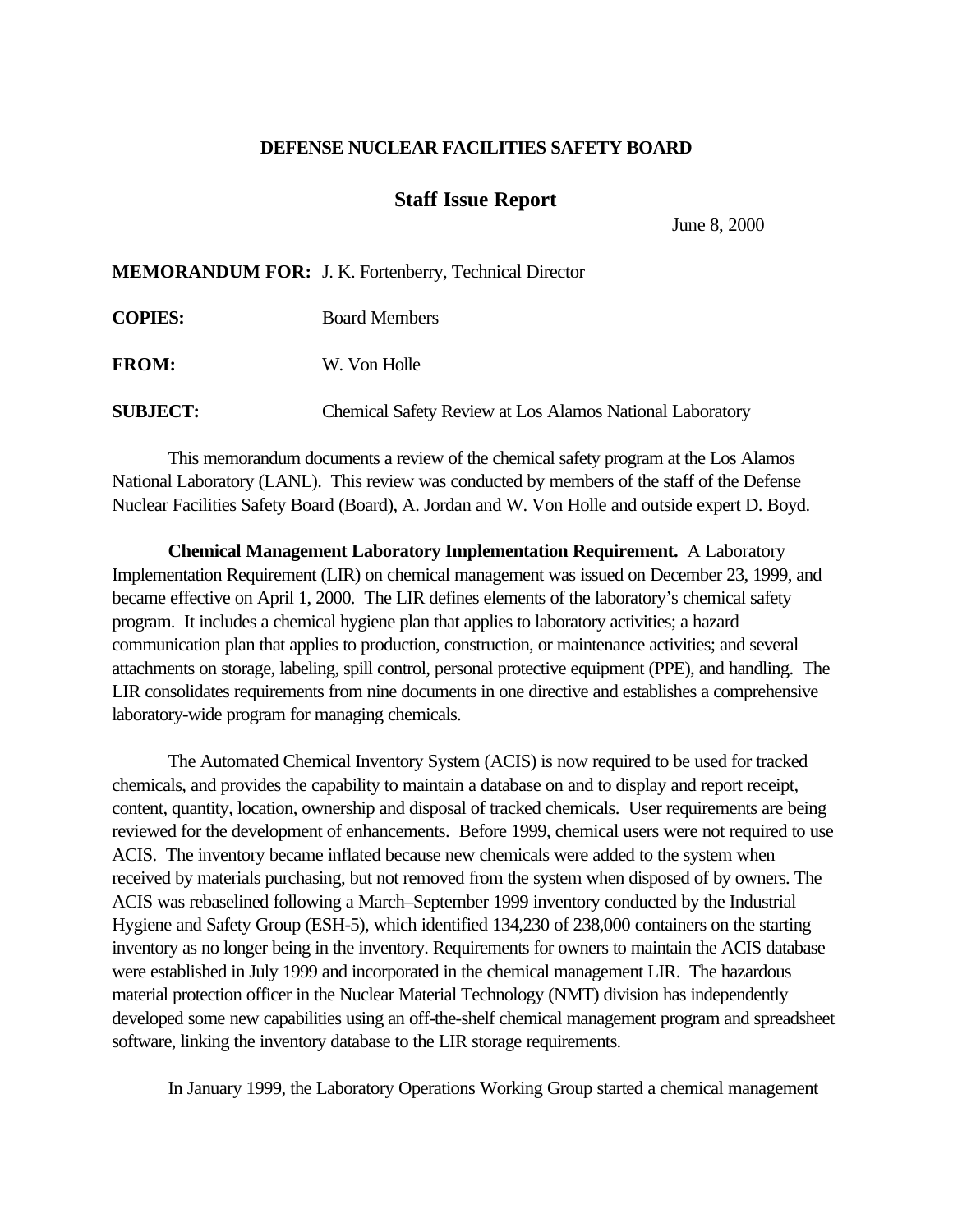initiative, and a project team with laboratory-wide representation to champion chemical management at LANL. The team's activities include identifying and developing elements of an effective program, requesting and justifying resources to support the program, developing user requirements for a new tracking database, developing a methodology to manage various ways of purchasing chemicals, defining a procurement specification for selecting a chemical vendor, and helping to determine which chemicals should be tracked.

Some problems with implementation of the LIR for chemical management may exist at the activity level. For example, the staff reviewed a survey of a small chemical analysis laboratory inTechnical Area 55 (TA-55), conducted on March 28, 2000, by the NMT safety officer and the NMT hazardous material protection officer. The staff found that corrective actions from that review involving serious chemical incompatibilities had not been completed. The occupant of the laboratory appeared to be unaware of the responsibilities of a chemical owner, including requirements to maintain familiarity with the chemical management LIR, the identity of carcinogens in the room, and the use of ACIS. TA-48<sup>1</sup> may also be out of compliance. The DOE Los Alamos Area Office (DOE-LAAO) completed a conduct-of-operations review of TA-48 in anticipation of the staff's review, and reported several chemical safety and radiological issues

The Board's staff believes the new LIR is a positive step, but its impact on chemical safety cannot yet be assessed. Most divisions have not met the April 1, 2000 implementation date. ESH-5, the document owner, has received numerous questions about implementation, and a focus team will be reconvened to consider issues and revisions to the LIR. Assessments of implementation are planned for summer 2000.

**Status of Previous DOE Chemical Safety Initiatives.** Chemical safety was the object of two previous DOE safety initiatives at LANL. The Chemical Safety Vulnerability Review (CSVR) conducted in 1994 and the Secretary of Energy's directives following the 1997 Hanford explosion required assessment of several specified vulnerabilities. LANL reported that all corrective actions identified in response to the CSVR and DOE 1997 initiatives have been completed. Additional vulnerabilities may be present in facilities with significant chemical inventories that were not included in either of these studies. An example is TA-48, Building RC-1, as noted above.

**Perchlorate Issues in CMR and TA-48.** Since the review of the Chemistry and Metallurgy Research (CMR) facility perchlorate issue by the Board's staff, conducted on September 9, 1999, CMR has begun facility maintenance inside the heating, ventilation, and air conditioning (HVAC) ducts. All work in the ducts has been done under strict work controls, including extensive and heavy personal

<sup>&</sup>lt;sup>1</sup> TA-48, Building RC-1, Radiochemistry Facility, is designated as a hazard category 3 nuclear facility. Earlier this year it had not been identified as a defense nuclear facility since it was thought that defense activities were not performed there. As a result, DOE-LAAO plans to require a Basis for Interim Operation within a year, followed by an Authorization Agreement.